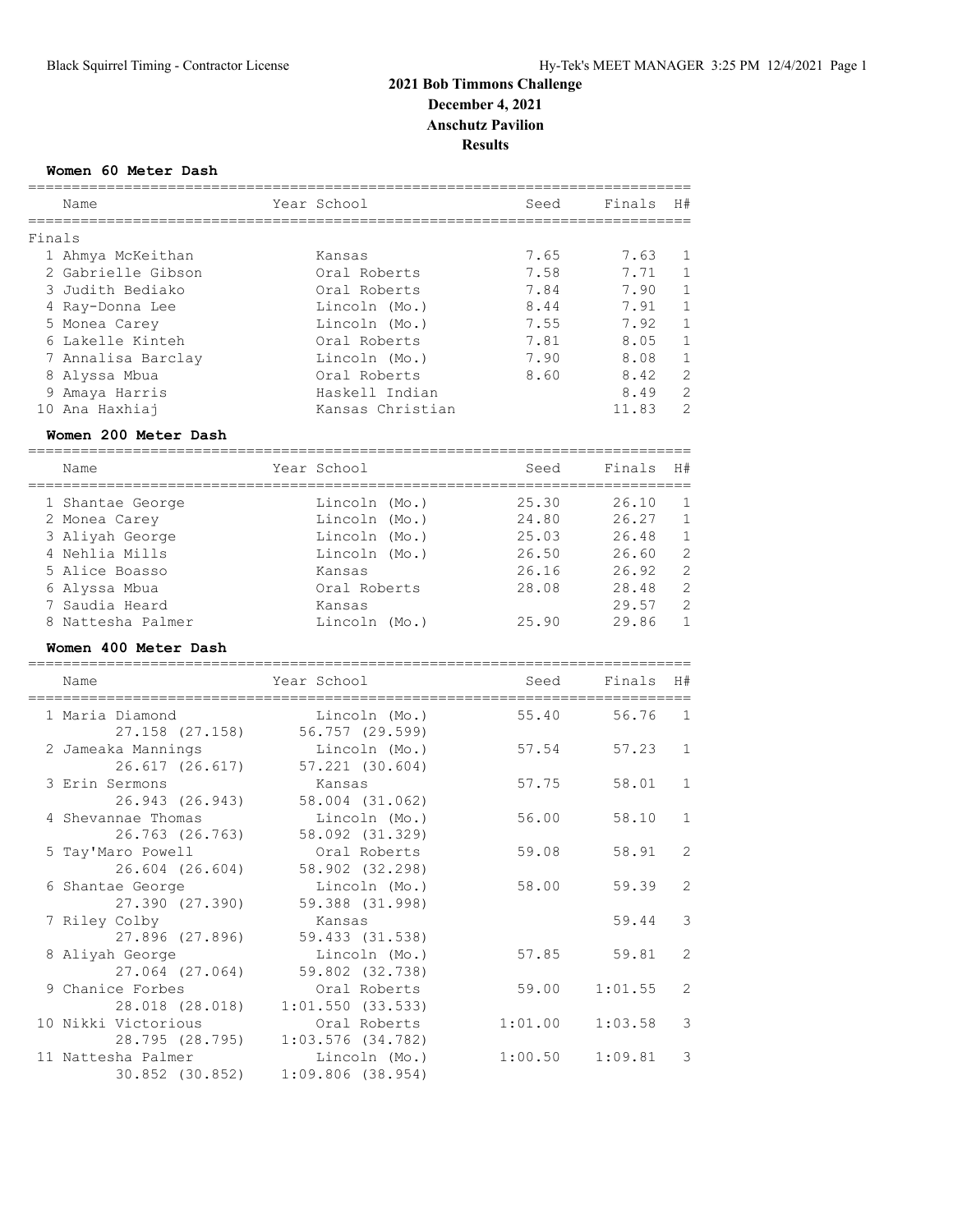**Women 800 Meter Run**

| Name                 | Year School           | Seed | Finals                                  |  |
|----------------------|-----------------------|------|-----------------------------------------|--|
| 1 Kelly-Ann Beckford | Lincoln (Mo.)         |      | $2:09.42$ $2:17.15$                     |  |
| 32.060 (32.060)      | 1:08.315(36.255)      |      | $1:44.649$ (36.334) $2:17.144$ (32.495) |  |
| 2 Chrissani May      | Lincoln (Mo.)         |      | $2:10.93$ $2:17.49$                     |  |
| 31.835 (31.835)      | $1:07.928$ (36.093)   |      | $1:44.560$ (36.633) $2:17.482$ (32.922) |  |
| 3 Paige Twiehaus     | Kansas                |      | $2:19.00$ $2:18.72$                     |  |
| 32.492 (32.492)      | $1:08.374$ (35.883)   |      | $1:44.228$ (35.854) $2:18.720$ (34.493) |  |
| 4 Claire Hoffman     | Kansas                |      | $2:20.00$ $2:21.82$                     |  |
| 32.634 (32.634)      | $1:08.112$ $(35.478)$ |      | $1:45.540$ (37.429) $2:21.819$ (36.279) |  |
| 5 Evann Seratte      | Kansas                |      | $2:23.49$ $2:22.62$                     |  |
| 32.268 (32.268)      | 1:07.935(35.668)      |      | $1:45.845$ (37.910) $2:22.619$ (36.774) |  |
| 6 Jayme Morris       | Haskell Indian        |      | 2:55.15                                 |  |
| 37.217 (37.217)      | 1:18.520(41.304)      |      | $2:05.087$ (46.567) $2:55.149$ (50.063) |  |

**Women 1000 Meter Run**

| Name                                   | Year School       | Finals<br>Seed                                              |  |  |  |
|----------------------------------------|-------------------|-------------------------------------------------------------|--|--|--|
| 1 Alliana Atencio                      | Haskell Indian    | 3:41.18                                                     |  |  |  |
| 39.584 (39.584)<br>$3:41.177$ (43.095) |                   | $1:23.884$ (44.300) $2:11.521$ (47.637) $2:58.082$ (46.562) |  |  |  |
| 2 Tavia Hart                           | Haskell Indian    | $3:53.70$ $3:56.40$                                         |  |  |  |
| 39.258 (39.258)                        | 1:23.502 (44.244) | 2:13.348 (49.847) 3:05.151 (51.803)                         |  |  |  |
| 3:56.391(51.240)                       |                   |                                                             |  |  |  |

#### **Women 1 Mile Run**

| Name                  |                 | Year School           |              |                  | Seed             | Finals              |                                         |  |
|-----------------------|-----------------|-----------------------|--------------|------------------|------------------|---------------------|-----------------------------------------|--|
| 1 Adrena Mazzei       |                 |                       | Oral Roberts |                  |                  | $5:00.00$ $5:04.15$ |                                         |  |
|                       | 39.565 (39.565) | $1:16.242$ $(36.678)$ |              |                  |                  |                     | $1:53.314$ (37.072) $2:31.264$ (37.950) |  |
| 3:09.675(38.412)      |                 | 3:48.690(39.015)      |              |                  |                  |                     | $4:27.349$ (38.659) $5:04.146$ (36.798) |  |
| 2 Megan Lundstrom     |                 |                       | Oral Roberts |                  |                  | $5:10.00$ $5:10.13$ |                                         |  |
|                       | 39.582 (39.582) | 1:16.270(36.688)      |              |                  |                  |                     | $1:53.765$ (37.495) $2:32.502$ (38.738) |  |
| 3:12.340(39.838)      |                 | $3:52.571$ (40.232)   |              |                  |                  |                     | 4:32.741 (40.170) 5:10.130 (37.389)     |  |
| 3 Alyson Moore        |                 |                       | Unat-Kansas  |                  |                  | 5:50.52             |                                         |  |
|                       | 39.844 (39.844) | $1:16.559$ (36.715)   |              | 1:54.840(38.282) |                  |                     | 2:37.730 (42.890)                       |  |
| $3:24.069$ $(46.339)$ |                 | $4:12.684$ (48.615)   |              |                  | 5:01.757(49.074) |                     | 5:50.514 (48.757)                       |  |
|                       |                 |                       |              |                  |                  |                     |                                         |  |

**Women 60 Meter Hurdles**

| Year School<br>Seed<br>Name<br>1 Gabrielle Gibson<br>8.42<br>Oral Roberts                                       |                    |              |      |                                      |
|-----------------------------------------------------------------------------------------------------------------|--------------------|--------------|------|--------------------------------------|
|                                                                                                                 |                    |              |      | Finals                               |
| 3 Lauren Heck<br>9.05<br>Kansas<br>9.00<br>Lincoln (Mo.)<br>4 Ray-Donna Lee<br>5 Alice Boasso<br>9.06<br>Kansas | 2 Indea Cartwright | Oral Roberts | 8.58 | 8.50<br>8.78<br>9.08<br>9.10<br>9.14 |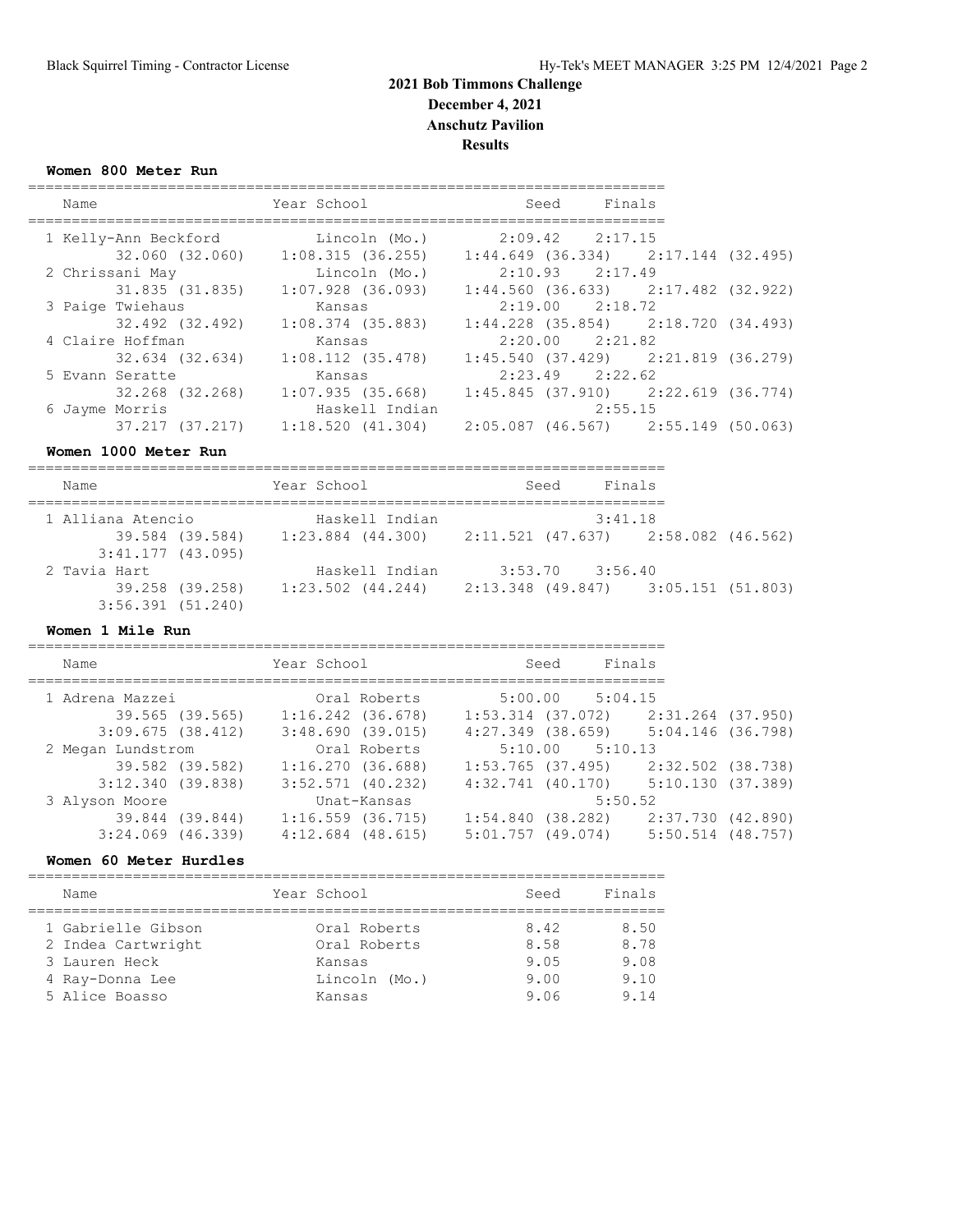#### **Women 4x400 Meter Relay**

============================================================================ School School Seed Finals H# ============================================================================ 1 Lincoln (Mo.) 'A' 3:41.55 3:46.71 1 1) Kelly-Ann Beckford 2) Chrissani May 3) Maria Diamond 4) Jameaka Mannings 57.629 (57.629) 1:54.430 (56.802) 2:49.471 (55.042) 3:46.701 (57.230) 2 Kansas 'A' 3:45.00 3:51.67 1 1) Angelina Arinze 2) Ahmya McKeithan 3) Satanya Wright (4) Erin Sermons 59.418 (59.418) 1:58.166 (58.749) 2:54.864 (56.698) 3:51.669 (56.805) 3 Lincoln (Mo.) 'B' 3:58.30 3:57.82 2 1) Shevannae Thomas 2) Aliyah George 3) Shantae George 4) Nehlia Mills 57.726 (57.726) 1:56.922 (59.197) 2:56.716 (59.794) 3:57.819 (1:01.104) 4 Kansas 'B' 3:50.00 4:01.56 2 1) Riley Colby 2) Tiara Anderson 3) Paige Twiehaus 1988 - March 1989 Brann Seratte 58.472 (58.472) 1:59.459 (1:00.988) 3:02.049 (1:02.590) 4:01.558 (59.509) 5 Oral Roberts 'A' 3:49.57 4:02.55 1 1) Tay'Maro Powell 2) Judith Bediako 3) Indea Cartwright 4) Gabrielle Gibson 59.464 (59.464) 2:00.269 (1:00.805) 3:02.478 (1:02.209) 4:02.545 (1:00.068) -- Oral Roberts 'B' 4:10.00 DNF 2 1) Nikki Victorious 2) Chanice Forbes 3) Grace Babo 4) Alyssa Mbua 1:03.342 (1:03.342) 2:05.987 (1:02.645) 3:18.799 (1:12.813)

#### **Women High Jump**

| Name                                                             | Year School                                                                                                  | Seed  | Finals |                |
|------------------------------------------------------------------|--------------------------------------------------------------------------------------------------------------|-------|--------|----------------|
| 1 Rylee Anderson<br>PPP<br>PPP<br>PPP                            | Kansas<br>1.50 1.55 1.60 1.65 1.70 1.75 1.78 1.81 1.84<br>PPP<br>$\circ$<br>XO<br>$\Omega$<br>XXX<br>$\circ$ | 1.81m | 1.81m  | 5-11.25        |
| 2 Kennedy Doakes<br>PPP PPP                                      | Kansas<br>1.50 1.55 1.60 1.65 1.70 1.75 1.78<br>O XO<br>XXO<br>XXX<br>$\circ$                                | 1.75m | 1.75m  | $5 - 08.75$    |
| 3 Adia Eberle<br>1.50 1.55 1.60 1.65 1.70                        | Kansas                                                                                                       | 1.70m | 1.65m  | $5 - 05.00$    |
| PPP PPP<br>$\circ$<br>3 Shalom Olotu<br>1.50 1.55 1.60 1.65 1.70 | O XXX<br>Oral Roberts                                                                                        | 1.66m | 1.65m  | $5 - 0.5$ , 00 |
| PPP<br>$\Omega$<br>$\bigcirc$<br>-- Elektra Lee<br>1.50<br>XXX   | XXX<br>$\bigcap$<br>Kansas Christian                                                                         |       | ΝH     |                |

#### **Women Pole Vault**

| Name             |                     | Year School                             | Seed  | Finals |                |  |  |  |  |
|------------------|---------------------|-----------------------------------------|-------|--------|----------------|--|--|--|--|
| 1 Taylor Starkey |                     | Unat-Kansas                             | 4.10m |        | 3.80m 12-05.50 |  |  |  |  |
|                  |                     | 2.45 2.75 3.05 3.35 3.50 3.65 3.80 3.95 |       |        |                |  |  |  |  |
| PPP              | PPP PPP PPP PPP XXO | O XXX                                   |       |        |                |  |  |  |  |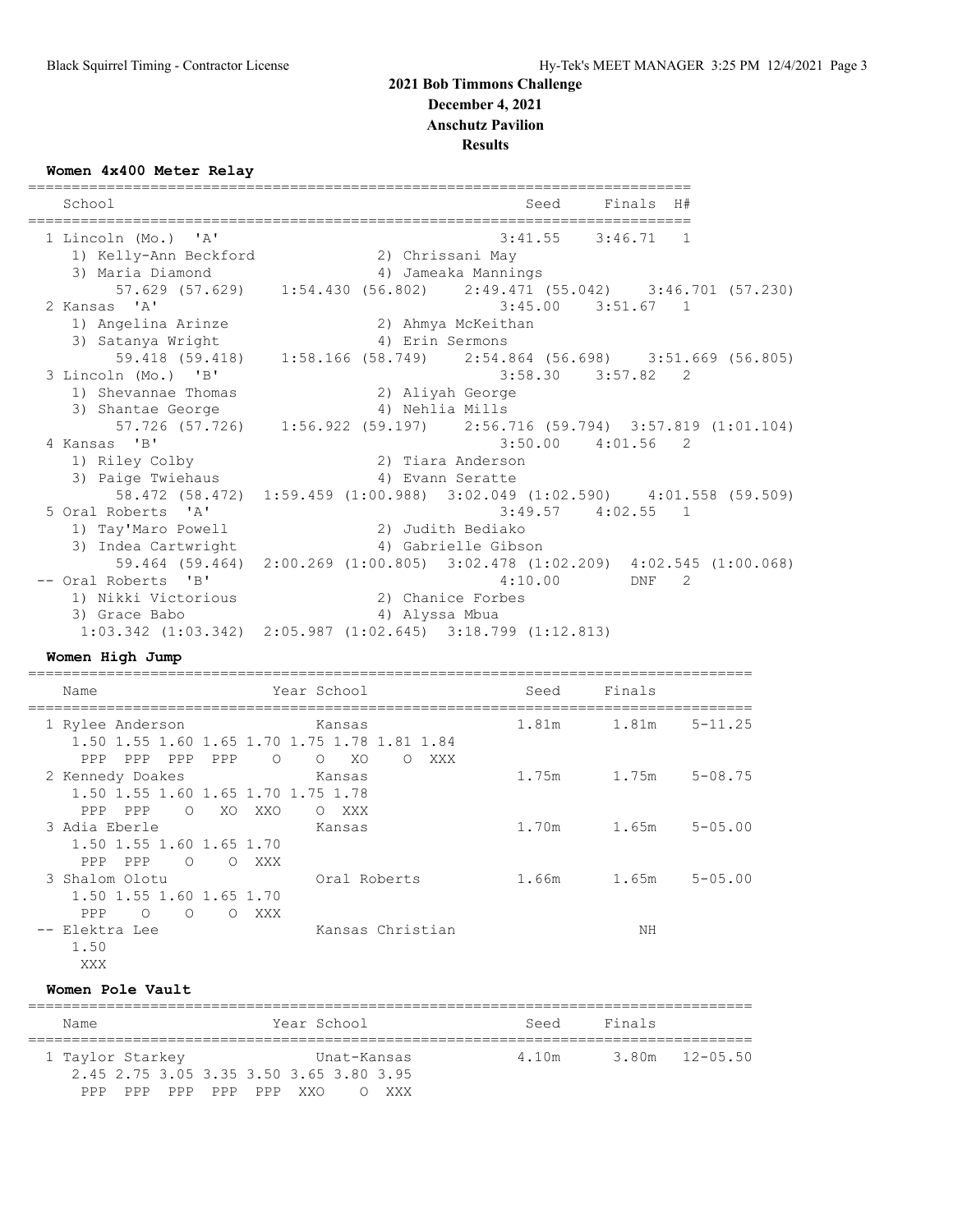**....Women Pole Vault**

# **2021 Bob Timmons Challenge**

**December 4, 2021**

**Anschutz Pavilion**

**Results**

| 2 Samantha Van Hoecke Kansas       |                           |                 | 4.36m |                             | $3.65m$ $11-11.75$  |
|------------------------------------|---------------------------|-----------------|-------|-----------------------------|---------------------|
| 2.45 2.75 3.05 3.35 3.50 3.65 3.80 |                           |                 |       |                             |                     |
| PPP PPP<br>3 Gabby Hoke            | PPP PPP XXO               | O XXX<br>Kansas |       | $4.00m$ $J3.65m$ $11-11.75$ |                     |
| 2.45 2.75 3.05 3.35 3.50 3.65 3.80 |                           |                 |       |                             |                     |
| PPP PPP PPP                        | $\overline{O}$<br>$\circ$ | XO XXX          |       |                             |                     |
| 4 Avery Brooks                     |                           | in a Kansas     |       | 4.00m 3.50m 11-05.75        |                     |
| 2.45 2.75 3.05 3.35 3.50 3.65      |                           |                 |       |                             |                     |
| PPP PPP                            | O O O XXX                 |                 |       |                             |                     |
| 5 Khristen Bryant Kansas           |                           |                 | 4.04m |                             | $J3.50m$ $11-05.75$ |
| 2.45 2.75 3.05 3.35 3.50 3.65      |                           |                 |       |                             |                     |
| PPP PPP PPP                        | XO<br>$\circ$             | XXX             |       |                             |                     |
| 6 Anna Vedral                      |                           | Unat-Kansas     |       | $3.70m$ $3.35m$ $10-11.75$  |                     |
| 2.45 2.75 3.05 3.35 3.50           |                           |                 |       |                             |                     |
| PPP PPP<br>$\overline{O}$          | O XXX                     |                 |       |                             |                     |
| 7 Aliyah Hillman                   |                           | Oral Roberts    |       | $3.20m$ $3.05m$ $10-00.00$  |                     |
| 2.45 2.75 3.05 3.35                |                           |                 |       |                             |                     |
| $O$ $O$ $XO$<br>8 Nevaeh Skinner   | XXX                       | Oral Roberts    |       | 2.81m 2.75m                 | $9 - 00.25$         |
| 2.45 2.75 3.05                     |                           |                 |       |                             |                     |
| O O XXX                            |                           |                 |       |                             |                     |
| 9 Shane Treadwell                  |                           | Oral Roberts    | 3.28m | J2.75m                      | $9 - 00.25$         |
| 2.45 2.75 3.05                     |                           |                 |       |                             |                     |
| PPP XO XXX                         |                           |                 |       |                             |                     |
| -- Sarah Rigsby                    |                           | Oral Roberts    | 2.36m | NH                          |                     |
| 2.45                               |                           |                 |       |                             |                     |

## **Women Long Jump**

XXX

| Name                                                         | Year School                                                             | Seed                 | Finals                     |                |
|--------------------------------------------------------------|-------------------------------------------------------------------------|----------------------|----------------------------|----------------|
| 1 Shalom Olotu                                               | <b>Example 2018</b> Oral Roberts<br>5.73m 5.33m 5.50m 5.19m 5.38m 5.33m | 5.73m 5.73m 18-09.75 |                            |                |
| 2 Alice Boasso                                               | Kansas<br>5.27m 5.23m 5.09m 5.12m 5.30m 5.33m                           |                      | $5.60m$ $5.33m$ $17-06.00$ |                |
| 3 Annalisa Barclay (Mo.)<br>5.09m 5.26m 5.14m PASS PASS PASS |                                                                         |                      | 5.70m 5.26m 17-03.25       |                |
| 4 Amaka Ezukanma<br>4.89m  4.91m  4.90m  5.07m  5.01m  FOUL  | Oral Roberts                                                            |                      | 4.84m 5.07m 16-07.75       |                |
| 5 Lakelle Kinteh<br>4,71m  4,79m  4,92m  FOUL  4,62m  4,65m  | Oral Roberts                                                            | 5.51m                |                            | 4.92m 16-01.75 |
| 6 Nehlia Mills<br>3.64m  4.56m  3.92m  FOUL  4.53m  4.76m    | Lincoln (Mo.)                                                           |                      | 5.30m 4.76m 15-07.50       |                |
| 7 Lauren Heck<br>4.57m  4.56m  4.54m  PASS  PASS  PASS       | Kansas                                                                  |                      | 5.50m 4.57m 15-00.00       |                |
|                                                              |                                                                         |                      |                            |                |

## **Women Triple Jump**

| Name              |  | Year School                           |        | Seed   | Finals |                 |
|-------------------|--|---------------------------------------|--------|--------|--------|-----------------|
| 1 Lorielle Daniel |  |                                       | Kansas | 11.86m |        | 11.84m 38-10.25 |
|                   |  | 11.56m FOUL 11.55m 11.84m 11.65m FOUL |        |        |        |                 |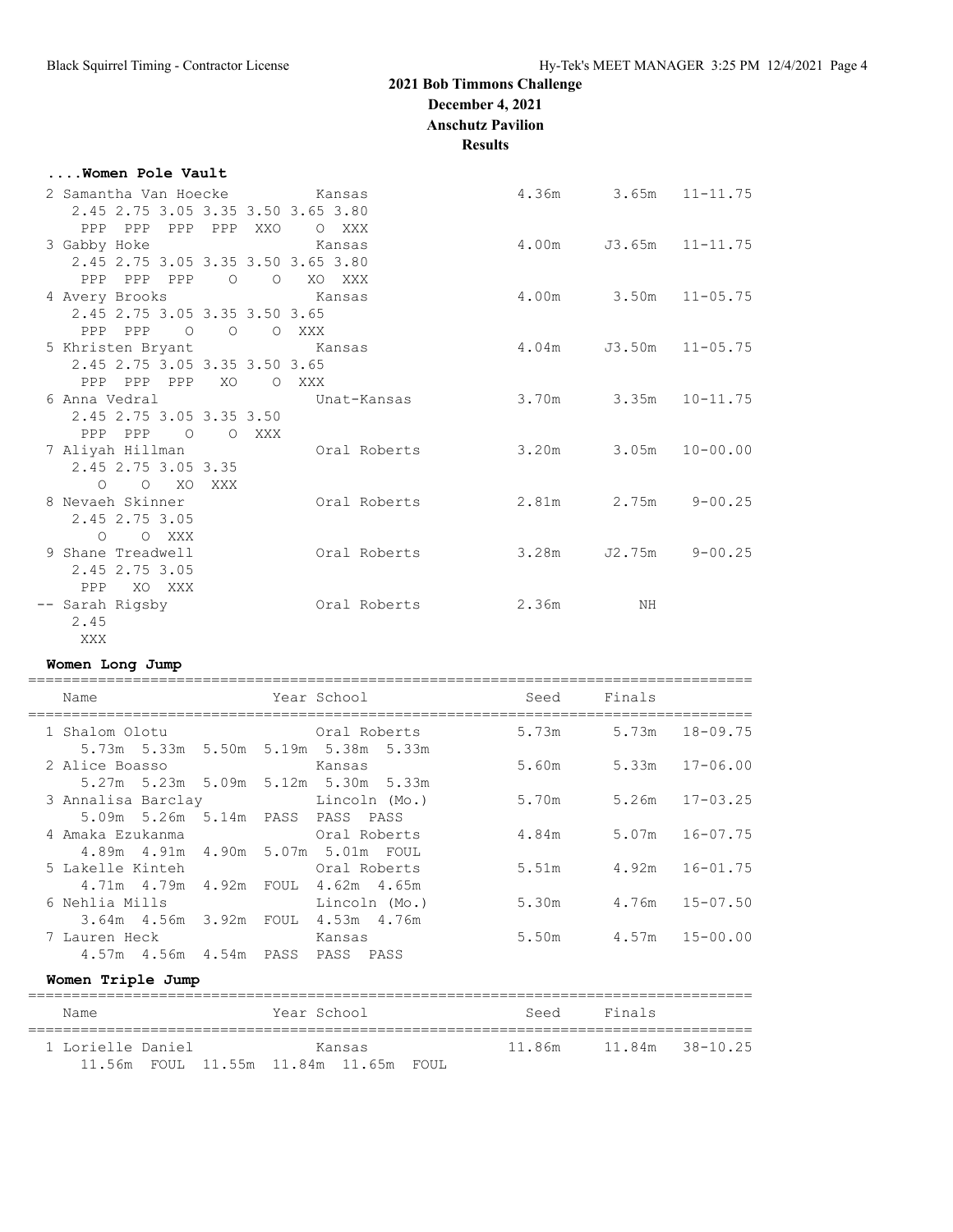## **....Women Triple Jump**

|                                                 | 2 Annalisa Barclay           Lincoln (Mo.)         11.90m     11.60m   38-00.75    |  |  |
|-------------------------------------------------|------------------------------------------------------------------------------------|--|--|
|                                                 | 11.27m 11.60m 11.60m 11.50m 11.15m 11.22m                                          |  |  |
|                                                 | 3 Amaka Ezukanma                 Oral Roberts         11.61m     11.32m   37-01.75 |  |  |
|                                                 | 11.25m 10.81m 11.32m 10.36m 11.17m 10.73m                                          |  |  |
| 4 Saudia Heard<br>in a bhliain an Bhaile Ransas |                                                                                    |  |  |
| 10.37m FOUL 10.89m FOUL 10.84m 10.42m           |                                                                                    |  |  |
| 5 Nehlia Mills                                  | Lincoln (Mo.)         11.00m         10.21m     33-06.00                           |  |  |
| 10.21m 9.96m 10.15m 9.82m 9.20m 10.14m          |                                                                                    |  |  |
|                                                 |                                                                                    |  |  |

#### **Women Shot Put**

| Name                                                 | Year School                                       | Seed   | Finals |                     |
|------------------------------------------------------|---------------------------------------------------|--------|--------|---------------------|
| 1 Alexandra Emilianov                                | kansas<br>15.95m 15.94m FOUL 16.02m 16.80m 16.50m | 17.21m |        | 16.80m 55-01.50     |
| 2 Tori Thomas<br>13.95m FOUL 13.63m 14.38m FOUL FOUL | Kansas                                            | 14.03m |        | $14.38m$ $47-02.25$ |
| 3 Mya Garter<br>9.60m 9.68m 8.97m FOUL 9.51m FOUL    | Haskell Indian                                    |        |        | $9.68m$ $31-09.25$  |
| 4 Amaya Harris<br>8.80m 8.61m 9.16m 9.45m FOUL 8.21m | Haskell Indian                                    |        |        | $9.45m$ $31-00.00$  |

## **Women Weight Throw**

| Name          | Year School                                                                | Seed   | Finals |                     |
|---------------|----------------------------------------------------------------------------|--------|--------|---------------------|
| 1 Tori Thomas | Kansas                                                                     | 12.00m |        | $15.02m$ $49-03.50$ |
|               | 14.52m 15.02m 14.44m 14.77m FOUL FOUL<br>2 Vernezia Henderson Cral Roberts | 12.61m |        | $12.94m$ $42-05.50$ |
|               | FOUL 11.93m 12.07m 12.30m 12.84m 12.94m                                    |        |        |                     |
| 3 Mya Garter  | Haskell Indian                                                             |        |        | $10.51m$ $34-05.75$ |
|               | 8.63m FOUL 10.43m 10.51m FOUL 10.10m                                       |        |        |                     |

#### **Men 60 Meter Dash**

|    | Name                  | Year School   | Seed | Finals | H#             |
|----|-----------------------|---------------|------|--------|----------------|
|    | 1 Kevin Jackson       | Oral Roberts  | 6.75 | 6.76   | 1              |
|    | 2 Tasrico Bell        | Lincoln (Mo.) | 6.75 | 6.81   | 1              |
|    | 3 Jamar Treasure      | Lincoln (Mo.) | 6.87 | 6.88   | 1              |
|    | 4 Shemar Fletcher     | Lincoln (Mo.) | 6.96 | 6.91   | $\overline{2}$ |
|    | 5 John Clifford       | Oral Roberts  | 6.90 | 6.92   |                |
| 6  | Aaron Charlton        | Oral Roberts  | 6.87 | 6.95   | 1              |
|    | Donovan Smith         | Oral Roberts  | 6.88 | 6.97   |                |
|    | 8 Ethan Fogle         | Kansas        | 7.00 | 6.98   | $\overline{2}$ |
|    | Leonardo Stewart      | Lincoln (Mo.) | 7.00 | 6.99   | 2              |
|    | 10 Kizan David        | Lincoln (Mo.) | 6.89 | 7.04   | $\mathbf{1}$   |
|    | 11 Mateo Vargas       | Kansas        | 7.05 | 7.08   | 2              |
|    | 12 Joel Mackey        | Oral Roberts  | 6.95 | 7.13   | $\overline{2}$ |
|    | 13 Jelani Pierre      | Kansas        |      | 7.14   | 3              |
|    | 14 Shanthamoi Brown   | Lincoln (Mo.) |      | 7.16   | 3              |
|    | 15 JaBrandion Douglas | Kansas        | 6.95 | 7.20   | 1              |
| 16 | Will Ikutiminu        | Oral Roberts  | 7.20 | 7.24   | 2              |
|    | 17 Imar Tomlinson     | Lincoln (Mo.) | 7.36 | 7.29   | $\overline{2}$ |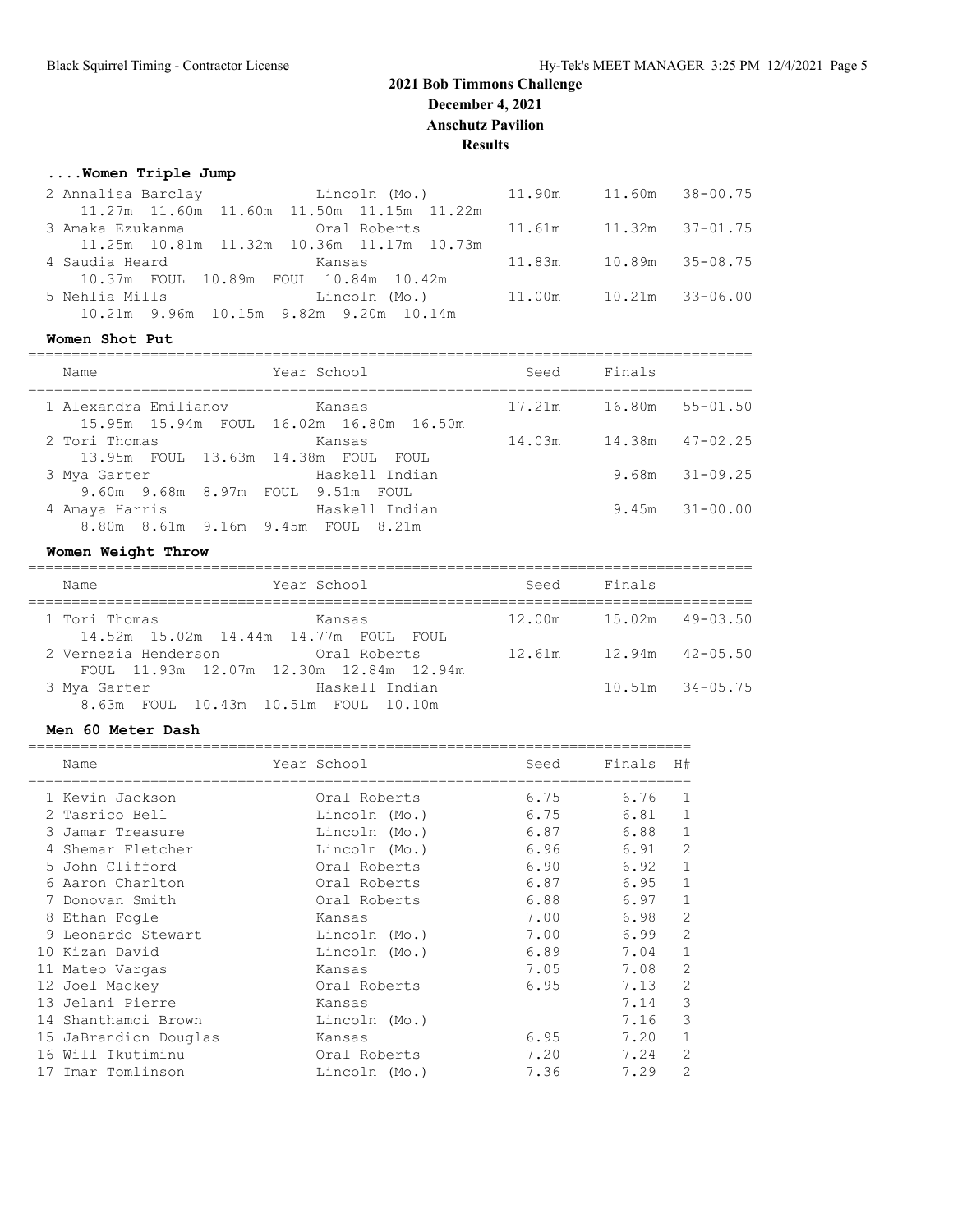## **....Men 60 Meter Dash**

| 18 Joshua Raffington | Lincoln (Mo.)    | 7.51 |        | 7.53 3 7.527 |
|----------------------|------------------|------|--------|--------------|
| 19 Ronnie Harper     | Oral Roberts     |      |        | 7.53 3 7.528 |
| 20 Alexander Okwonna | Oral Roberts     | 7.25 | 7.64 2 |              |
| 21 Micheal Jones     | Kansas Christian | 8.04 | 7.96 3 |              |

## **Men 200 Meter Dash**

| Name                    | Year School      | Seed  | Finals | H#             |
|-------------------------|------------------|-------|--------|----------------|
| 1 Shemar Fletcher       | Lincoln (Mo.)    | 21.12 | 22.01  | $\mathbf{1}$   |
| 2 Reuben Nichols        | Lincoln (Mo.)    | 22.03 | 22.59  | $\overline{2}$ |
| 3 Jamar Treasure        | Lincoln (Mo.)    | 21.90 | 22.63  | $\mathbf{1}$   |
| 4 Tasrico Bell          | Lincoln (Mo.)    | 21.60 | 22.80  | 1              |
| 5 DauJaughn Murray      | Lincoln (Mo.)    | 23.36 | 23.02  | 4              |
| 6 Joel Mackey           | Oral Roberts     | 21.79 | 23.26  | 1              |
| 7 Colby Adams           | Oral Roberts     | 22.94 | 23.45  | 3              |
| 8 Imar Tomlinson        | Lincoln (Mo.)    | 22.95 | 23.47  | 3              |
| 9 Leonardo Stewart      | Lincoln (Mo.)    | 22.66 | 23.63  | $\overline{2}$ |
| 10 Yardley Pierre-Louis | Lincoln (Mo.)    | 22.77 | 23.98  | 3              |
| 11 Joshua Raffington    | Lincoln (Mo.)    | 23.00 | 24.75  | 3              |
| 12 Jaylon Pickens       | Kansas Christian |       | 24.93  | 4              |
| 13 Aaron Wise           | Kansas Christian |       | 24.98  | 4              |
| 14 Keithwood Stubbs     | Oral Roberts     | 23.50 | 24.99  | 4              |
| 15 Ronnie Harper        | Oral Roberts     |       | 26.04  | 4              |
| 16 Micheal Jones        | Kansas Christian | 27.44 | 26.70  | 4              |

#### **Men 400 Meter Dash**

| Name                                       | Year School                          | Seed  | Finals | H#             |
|--------------------------------------------|--------------------------------------|-------|--------|----------------|
| 1 Bradley Dormeus<br>22.773 (22.773)       | Oral Roberts<br>47.939 (25.167)      | 46.94 | 47.94  | $\overline{1}$ |
| 2 Cameron Neely<br>22.951 (22.951)         | Oral Roberts<br>49.660 (26.709)      | 48.19 | 49.66  | $\mathbf{1}$   |
| 3 Reuben Nichols<br>23.083 (23.083)        | Lincoln (Mo.)<br>49.948 (26.865)     | 49.02 | 49.95  | $\mathbf{1}$   |
| 4 Ethan Hanna<br>23.251 (23.251)           | Oral Roberts<br>50.046 (26.795)      | 48.85 | 50.05  | $\mathbf{1}$   |
| 5 Shanthamoi Brown<br>23.754 (23.754)      | Lincoln (Mo.)<br>50.247 (26.493)     | 51.68 | 50.25  | 3              |
| 6 Rashane Bartlett<br>24.325 (24.325)      | Lincoln (Mo.)<br>$50.622$ $(26.297)$ | 51.01 | 50.63  | 3              |
| 7 DauJaughn Murray<br>23.476 (23.476)      | Lincoln (Mo.)<br>$50.656$ $(27.180)$ | 50.54 | 50.66  | 2              |
| 8 Chauncey Fourte<br>24.003 (24.003)       | Oral Roberts<br>51.146 (27.144)      | 49.24 | 51.15  | 2              |
| 9 Jake Shannon<br>24.251 (24.251)          | Oral Roberts<br>51.579 (27.328)      | 49.59 | 51.58  | 2              |
| 10 Yardley Pierre-Louis<br>24,790 (24,790) | Lincoln (Mo.)<br>54.307 (29.517)     | 50.99 | 54.31  | 3              |
| 11 Henry Falls<br>24.418 (24.418)          | Oral Roberts<br>54.993 (30.575)      | 50.00 | 55.00  | $\overline{2}$ |
| 12 Noah James<br>25.587 (25.587)           | Oral Roberts<br>55.237 (29.650)      | 53.76 | 55.24  | 3              |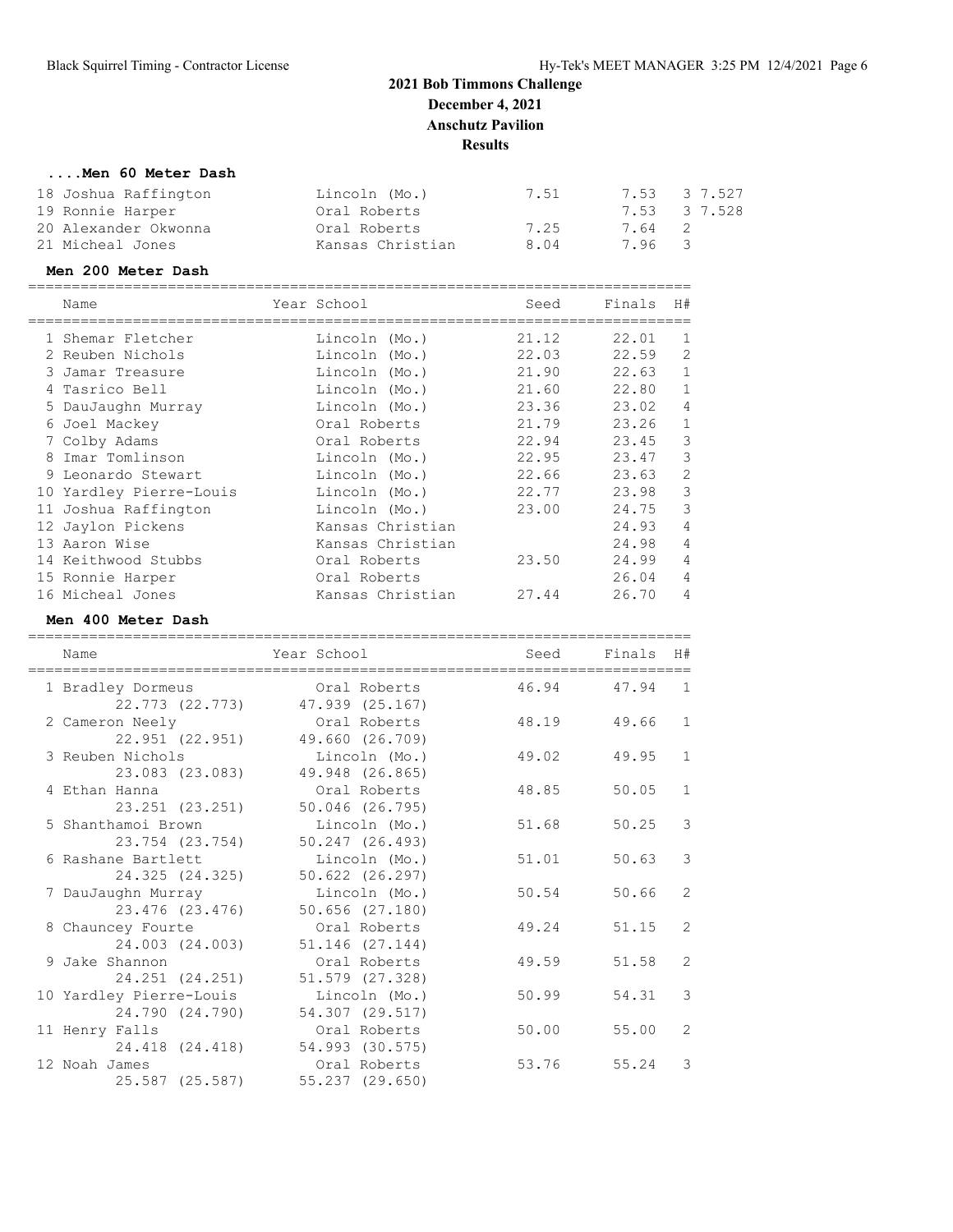#### **....Men 400 Meter Dash**

| 13 Juan Moultrie | Kansas Christian    | 56.19 2     |  |
|------------------|---------------------|-------------|--|
| 25.586 (25.586)  | 56.190 (30.604)     |             |  |
| 14 Ashton Peters | Haskell Indian      | $1:06.76$ 1 |  |
| 29.248 (29.248)  | 1:06.760 (37.513)   |             |  |
| 15 James Cadotte | Haskell Indian      | $1:08.81$ 3 |  |
| 29.420 (29.420)  | $1:08.809$ (39.389) |             |  |

#### **Men 600 Yard Run**

=========================================================================

| Name                | Year School     | Seed                | Finals |                    |
|---------------------|-----------------|---------------------|--------|--------------------|
| 1 Jaylen Shropshire | Kansas          | $1:12.00$ $1:14.64$ |        |                    |
| 17.897 (17.897)     | 45.387 (27.490) | 1:14.640(29.254)    |        |                    |
| 2 Konrad Marshall   | Kansas          | $1:14.00$ $1:15.17$ |        |                    |
| 16.815 (16.815)     | 45.447 (28.632) | 1:15.165(29.719)    |        |                    |
| 3 Josiah Granderson | Oral Roberts    | $1:16.00$ $1:18.29$ |        |                    |
| 18.013 (18.013)     | 46.498 (28.485) | $1:18.284$ (31.787) |        |                    |
| -- Joshua Magoga    | Oral Roberts    |                     |        | DO Rule $7(5-2-d)$ |
| 16.923 (16.923)     | 47.607 (30.684) | $1:24.579$ (36.973) |        |                    |
|                     |                 |                     |        |                    |

#### **Men 800 Meter Run**

=========================================================================

| Name              | Year School                                                                           | Finals<br>Seed                              |  |
|-------------------|---------------------------------------------------------------------------------------|---------------------------------------------|--|
| 1 Aden Baughman   | Oral Roberts                                                                          | $1:55.00$ $1:55.68$                         |  |
| 26.016 (26.016)   | 54.770 (28.754)                                                                       | $1:25.284$ (30.514) $1:55.680$ (30.397)     |  |
| 2 Kewani Campbell | Lincoln (Mo.)                                                                         | $1:55.00$ $1:59.96$                         |  |
| 28.755 (28.755)   | 58.507 (29.753)                                                                       | $1:30.151$ $(31.644)$ $1:59.954$ $(29.803)$ |  |
| 3 Stavin Brown    | Lincoln (Mo.)                                                                         | $1:59.30$ $2:04.29$                         |  |
| 29.004 (29.004)   | 59.014 (30.010)                                                                       | $1:31.486$ (32.473) $2:04.281$ (32.795)     |  |
| 4 Jadin Kimbrel   | Kansas Christian                                                                      | 2:16.37                                     |  |
| 28.801 (28.801)   | $1:01.506$ (32.705)                                                                   | $1:39.387$ (37.882) 2:16.364 (36.977)       |  |
| 5 Kobe Morgan     | Kansas Christian                                                                      | $2:09.51$ $2:20.48$                         |  |
| 29.735 (29.735)   | $1:02.869$ $(33.134)$                                                                 | $1:42.029$ (39.160) $2:20.480$ (38.452)     |  |
| 6 Dante Lopez     | Kansas Christian                                                                      | 2:21.53                                     |  |
| 29.581 (29.581)   | $1:00.934$ (31.353) $1:41.002$ (40.069) $2:21.521$ (40.519)                           |                                             |  |
| 7 Tyler Moore     | Haskell Indian                                                                        | 2:26.63                                     |  |
|                   | $31.777$ $(31.777)$ $1:08.106$ $(36.329)$ $1:49.270$ $(41.164)$ $2:26.622$ $(37.353)$ |                                             |  |

#### **Men 1000 Meter Run**

| Name                                     | Year School |                 | Seed | Finals              |                                         |  |
|------------------------------------------|-------------|-----------------|------|---------------------|-----------------------------------------|--|
| 1 Justice Dick                           | Kansas      |                 |      | $2:27.10$ $2:29.08$ |                                         |  |
| 27.724 (27.724)<br>2:29.075(27.965)      |             | 57.616 (29.893) |      |                     | $1:30.054$ (32.438) $2:01.110$ (31.057) |  |
| 2 Quenton Walion                         |             | Unat-Kansas     |      | 2:33.04             |                                         |  |
| 28.265 (28.265)<br>$2:33.039$ $(29.990)$ |             | 57.888 (29.623) |      |                     | $1:30.343$ (32.455) 2:03.049 (32.707)   |  |
| 3 Matt Harding                           | Kansas      |                 |      | 2:37.38             |                                         |  |
| 28.206 (28.206)<br>$2:37.373$ $(34.160)$ |             | 58.009 (29.803) |      |                     | $1:30.083$ (32.074) $2:03.213$ (33.130) |  |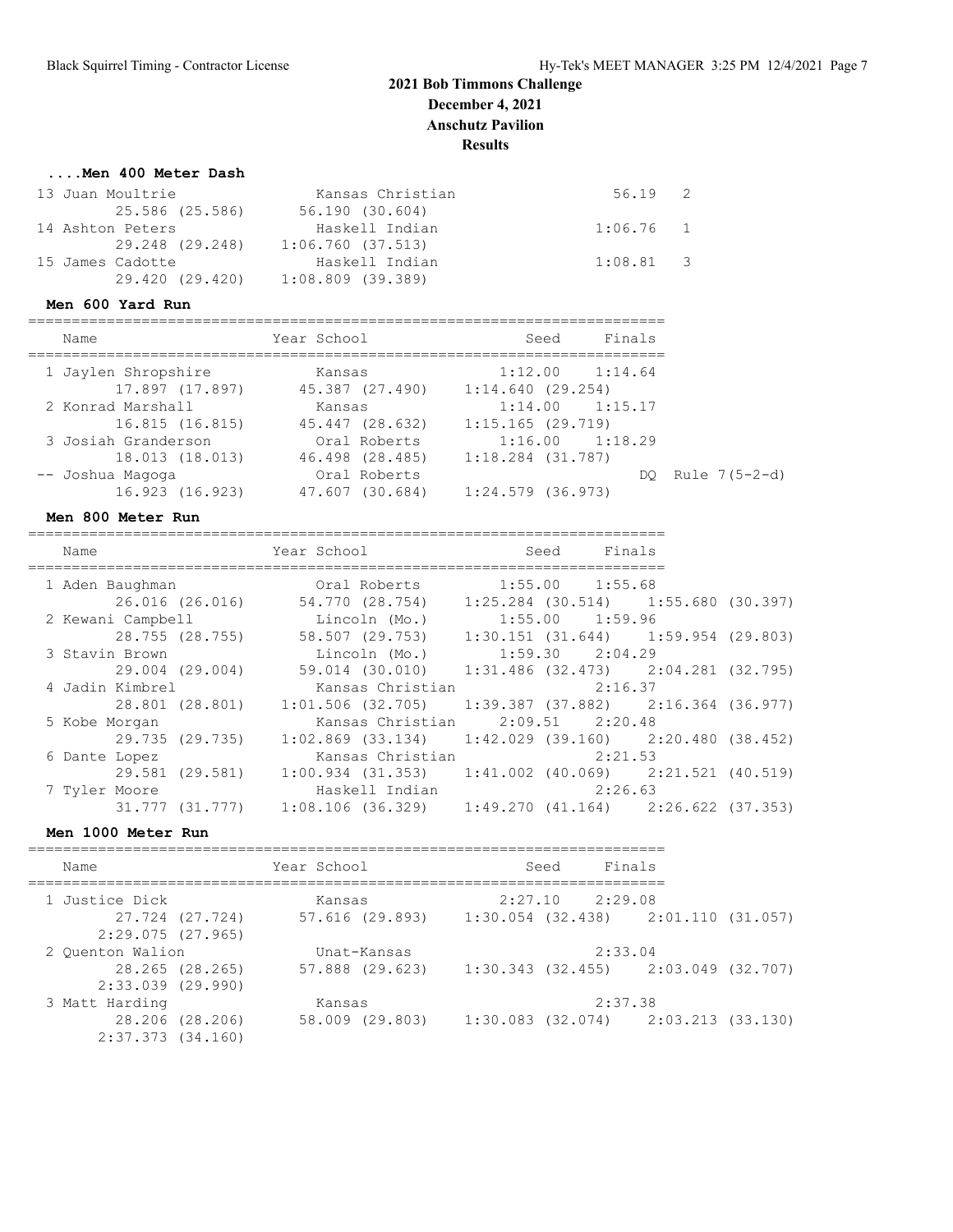**Results**

# **....Men 1000 Meter Run**

| 4 Xavier Wolf     | Kansas          | 2:27.00 2:39.88   |                   |
|-------------------|-----------------|-------------------|-------------------|
| 27.531 (27.531)   | 57.424 (29.893) | 1:29.886 (32.463) | 2:04.093 (34.207) |
| 2:39.876 (35.784) |                 |                   |                   |

**Men 3000 Meter Run**

========================================================================= Seed Final

| Name                  |                   | rear school                             |                     |                     | seea                | rınaıs                                  |                     |
|-----------------------|-------------------|-----------------------------------------|---------------------|---------------------|---------------------|-----------------------------------------|---------------------|
| 1 Treyson True        |                   | Unat-Kansas                             |                     |                     |                     | 8:48.09                                 |                     |
|                       |                   | 33.912 (33.912) 1:07.446 (33.534)       |                     |                     |                     | $1:42.359$ (34.913) $2:17.779$ (35.420) |                     |
| $2:53.694$ (35.915)   |                   | 3:29.484 (35.790)                       |                     |                     |                     | $4:05.195(35.712)$ $4:41.056(35.862)$   |                     |
| $5:17.482$ (36.427)   |                   | 5:54.170(36.688)                        |                     | 6:31.357 (37.188)   |                     | 7:07.374 (36.017)                       |                     |
|                       |                   | $7:42.807$ (35.434) $8:17.026$ (34.219) |                     | 8:48.084 (31.058)   |                     |                                         |                     |
| 2 Ryan Butler         |                   | Kansas                                  |                     |                     | $8:52.22$ $8:48.62$ |                                         |                     |
|                       | 33.682 (33.682)   |                                         | $1:07.214$ (33.532) |                     |                     | $1:42.051$ (34.838) $2:17.111$ (35.060) |                     |
| $2:53.037$ (35.927)   |                   | $3:28.761$ (35.724)                     |                     |                     |                     | $4:04.444$ (35.683) $4:40.462$ (36.019) |                     |
| $5:17.020$ $(36.558)$ |                   | $5:53.692$ $(36.673)$                   |                     | 6:30.887 (37.195)   |                     | 7:07.667 (36.780)                       |                     |
|                       |                   | $7:43.025$ (35.358) 8:17.385 (34.360)   |                     | 8:48.616 (31.232)   |                     |                                         |                     |
| 3 Michael Ronzone     |                   | Kansas                                  |                     |                     | 8:46.77 8:51.45     |                                         |                     |
|                       | 33.439 (33.439)   |                                         | 1:06.941 (33.503)   |                     |                     | $1:41.830$ (34.889) $2:17.229$ (35.399) |                     |
| $2:53.291$ (36.063)   |                   | 3:29.050(35.759)                        |                     |                     |                     | $4:04.761$ (35.712) $4:40.732$ (35.972) |                     |
| $5:17.252$ (36.520)   |                   | 5:53.930(36.678)                        |                     | 6:31.091 (37.162)   |                     | $7:07.902$ (36.812)                     |                     |
| $7:43.271$ $(35.369)$ |                   | 8:17.811 (34.540)                       |                     | $8:51.445$ (33.634) |                     |                                         |                     |
| 4 Christopher Stone   |                   |                                         | Unat-Kansas         |                     |                     | 8:54.62                                 |                     |
|                       | 34.092 (34.092)   |                                         | $1:07.687$ (33.595) |                     |                     | $1:42.607$ (34.920) $2:17.964$ (35.357) |                     |
| 2:53.950(35.987)      |                   | $3:29.705$ (35.755)                     |                     |                     |                     | $4:05.486$ (35.782) $4:41.357$ (35.872) |                     |
| $5:17.701$ (36.344)   |                   | $5:54.407$ (36.707)                     |                     | 6:31.621(37.214)    |                     |                                         | $7:08.224$ (36.603) |
|                       | 7:44.245 (36.022) | 8:20.710(36.465)                        |                     | 8:54.620(33.910)    |                     |                                         |                     |
| 5 Logan Read          |                   |                                         | Unat-Kansas         |                     |                     | 9:02.22                                 |                     |
|                       | 34.007 (34.007)   | 1:07.479 (33.472)                       |                     |                     |                     | $1:42.296$ (34.818) $2:17.462$ (35.167) |                     |
| $2:53.480$ (36.018)   |                   | $3:29.240$ $(35.760)$                   |                     |                     |                     | 4:04.944 (35.704) 4:40.840 (35.897)     |                     |
| $5:17.281$ (36.442)   |                   | $5:53.999$ $(36.718)$                   |                     | 6:31.181 (37.183)   |                     |                                         | 7:08.415(37.234)    |
| $7:46.019$ $(37.604)$ |                   | 8:25.209 (39.190)                       |                     | 9:02.220(37.012)    |                     |                                         |                     |

#### **Men 60 Meter Hurdles**

| Name                           | Year School   | Seed                | Finals |    |
|--------------------------------|---------------|---------------------|--------|----|
| 1 Cameron Wilmington           | Kansas        | 7.95                | 8.18   |    |
| 2 Tyler Pride                  | Kansas        | 8.12                | 8.20   |    |
| 3 George Jackson               | Kansas        | 8.10                | 8.21   |    |
| 4 Rashane Bartlett             | Lincoln (Mo.) |                     | 8.23   |    |
| 5 Jaden Patterson              | Kansas        | 8.13                | 8.38   |    |
| 6 Clay Eckert                  | Kansas        | 8.50                | 8.55   |    |
| 7 Henry Falls                  | Oral Roberts  | 8.30                | 8.99   |    |
| Men 4x400 Meter Relay          |               |                     |        |    |
| School                         |               | Seed                | Finals | H# |
| 1 Oral Roberts<br>$\mathsf{A}$ |               | $3:10.33$ $3:16.23$ |        | 1  |
| 1) Kevin Jackson               | 2)            | Aaron Charlton      |        |    |
| 3) Cameron Neely               | 4)            | Bradley Dormeus     |        |    |

50.728 (50.728) 1:39.543 (48.815) 2:28.546 (49.003) 3:16.223 (47.678)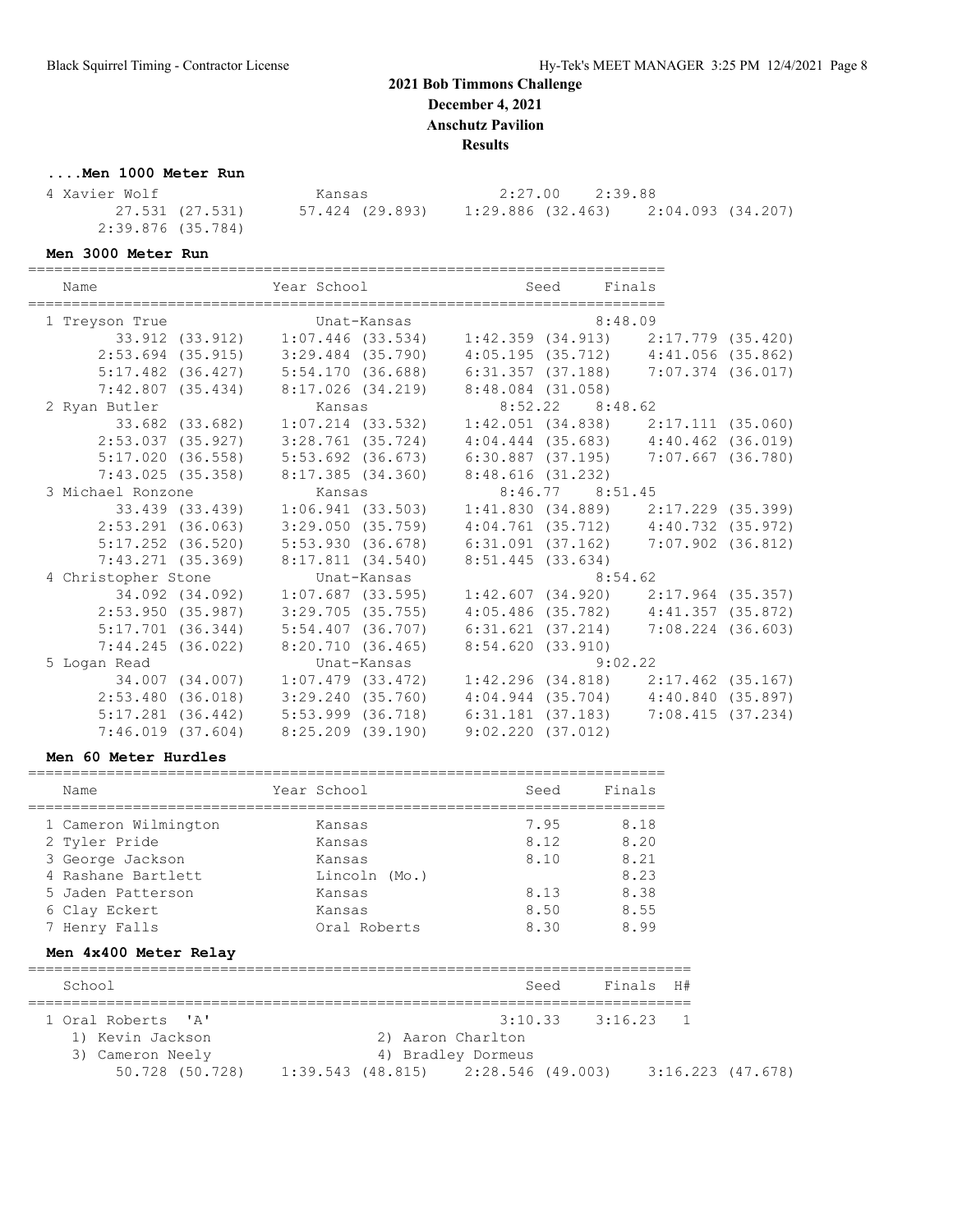**Results**

#### **....Men 4x400 Meter Relay**

 2 Kansas 'A' 3:12.00 3:16.98 1 1) Cameron Wilmington 2) Colin Dwyer 3) Jaylen Shropshire 4) Ethan Fogle 49.896 (49.896) 1:39.418 (49.523) 2:28.606 (49.188) 3:16.971 (48.365) 3 Lincoln (Mo.) 'A' 3:13.62 3:18.94 1 1) Shanthamoi Brown 2) Kewani Campbell 3) Reuben Nichols (4) Shemar Fletcher 49.558 (49.558) 1:39.064 (49.507) 2:30.328 (51.264) 3:18.932 (48.604) 4 Oral Roberts 'B' 3:16.00 3:24.61 2 1) Donovan Smith 2) Chauncey Fourte 3) John Clifford (4) Jake Shannon  $51.369$  (51.369) 1:42.654 (51.285) 2:33.690 (51.037) 3:24.609 (50.919) 5 Lincoln (Mo.) 'B' 3:20.00 3:26.24 2 1) Rashane Bartlett (2) DauJaughn Murray<br>3) Shanthamoi Brown (2) 4) Yardley Pierre-Lo 3) Shanthamoi Brown 4) Yardley Pierre-Louis 50.874 (50.874) 1:41.582 (50.708) 2:33.913 (52.332) 3:26.240 (52.328) 6 Kansas 'B' 3:13.00 3:27.47 2 1) Konrad Marshall 2) George Jackson 3) Matt Harding 4) JaBrandion Douglas 51.088 (51.088) 1:41.613 (50.525) 2:35.064 (53.452) 3:27.465 (52.402) 7 Lincoln (Mo.) 'C' 3:25.00 3:34.61 2 1) Imar Tomlinson 2) Jamar Treasure 3) Leonardo Stewart (4) Tasrico Bell 53.219 (53.219) 1:44.504 (51.285) 2:38.582 (54.078) 3:34.609 (56.028) 8 Oral Roberts 'D' 3:30.00 3:42.93 1 1) Josiah Granderson 2) Joshua Magoga 3) Will Ikutiminu 4) Noah James 52.363 (52.363) 1:48.847 (56.484) 2:48.042 (59.195) 3:42.924 (54.883) 9 Kansas Christian 'A' 3:57.79 3:49.29 1 1) Aaron Wise 20 2) Kobe Morgan 3) Jadin Kimbrel 4) Juan Moultrie 57.806 (57.806) 1:54.991 (57.185) 2:52.792 (57.802) 3:49.289 (56.498) -- Oral Roberts 'C' 3:24.00 DNF 2 1) Colby Adams 2) Joel Mackey 3) Henry Falls (4) Aden Baughman

53.273 (53.273) 1:46.649 (53.377) 2:37.388 (50.739)

#### **Men Distance Medley**

| School                  |  |                   | Seed                  | Finals   |                                                            |
|-------------------------|--|-------------------|-----------------------|----------|------------------------------------------------------------|
| 1 Kansas 'A'            |  |                   | $10:10.00$ $10:42.48$ |          |                                                            |
| 1) Michael Ronzone      |  | 2) Mateo Vargas   |                       |          |                                                            |
| 3) Justice Dick         |  | 4) Ryan Butler    |                       |          |                                                            |
| 3:14.985(3:14.985)      |  |                   |                       |          | 4:08.688 (53.704) 6:10.187 (2:01.499) 10:42.475 (4:32.288) |
| 2 Unat-Kansas 'A'       |  |                   |                       | 10:59.50 |                                                            |
| 1) Christopher Stone    |  | 2) Ouenton Walion |                       |          |                                                            |
| 3) Logan Read           |  | 4) Treyson True   |                       |          |                                                            |
| $3:23.591$ $(3:23.591)$ |  |                   |                       |          | 4:18.320 (54.729) 6:24.543 (2:06.224) 10:59.493 (4:34.950) |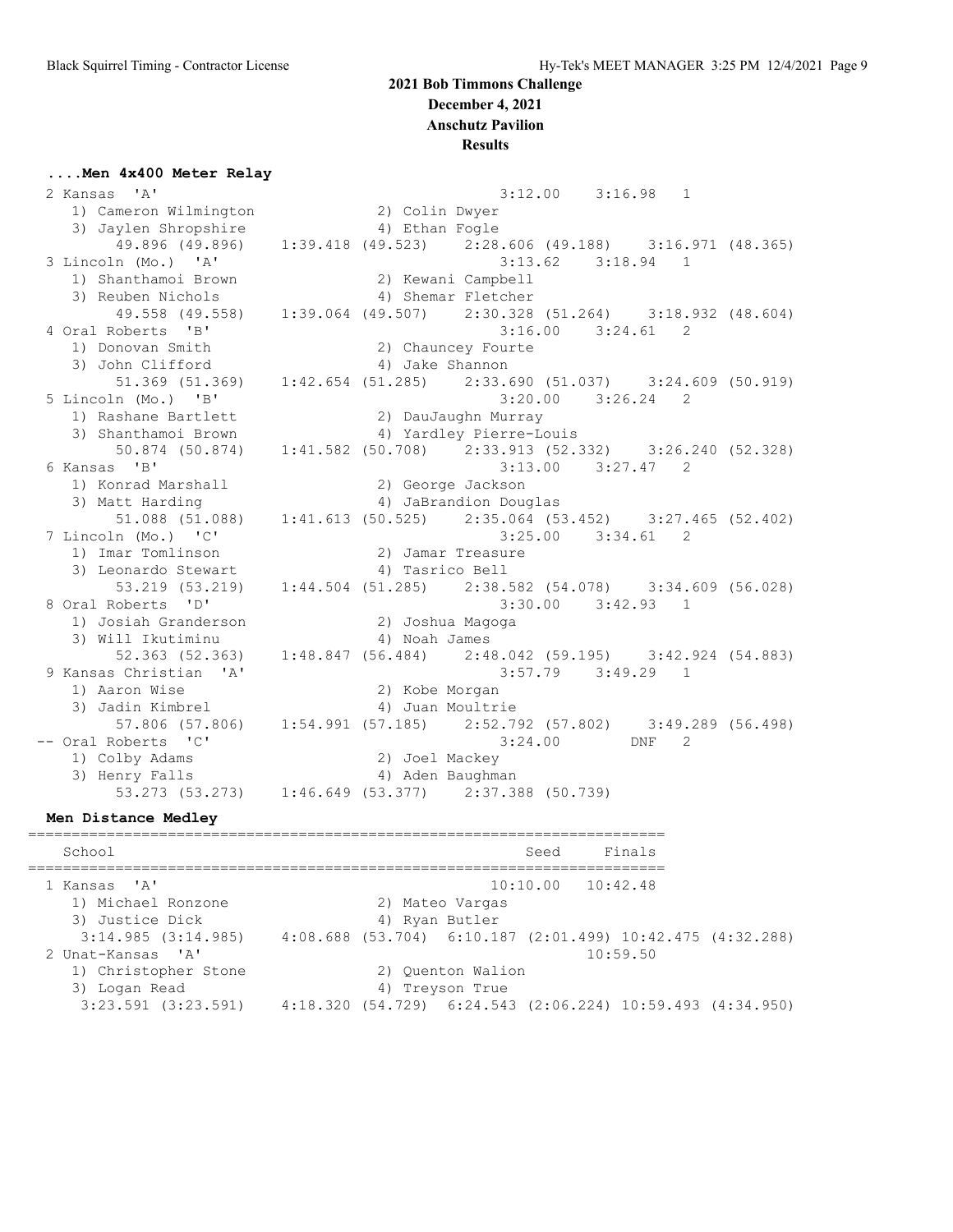===================================================================================

**Men High Jump**

| Name                                                | Year School      | Seed              | Finals |             |
|-----------------------------------------------------|------------------|-------------------|--------|-------------|
| 1 Devin Loudermilk<br>1.80 1.85 1.90 1.95 2.00 2.05 | Kansas           | 2.10m             | 1.95m  | $6 - 04.75$ |
| PO.<br>$\circ$<br>$\bigcap$                         | O PPP<br>XXX     |                   |        |             |
| 2 Zachary Biel                                      | Kansas           | 2.00 <sub>m</sub> | 1.90m  | $6 - 02.75$ |
| 1.80 1.85 1.90 1.95<br>XO<br>XO<br>XO<br>XXX        |                  |                   |        |             |
| 3 Kemuel Sloan<br>1.80 1.85 1.90                    | Oral Roberts     | 1.85m             | 1.85m  | $6 - 00.75$ |
| XO XXX<br>XO                                        |                  |                   |        |             |
| 4 Keithwood Stubbs                                  | Oral Roberts     | 1.80m             | J1.85m | $6 - 00.75$ |
| 1.80 1.85 1.90<br>XXO XXO<br>XXX X                  |                  |                   |        |             |
| 5 Alessandro Belluz                                 | Oral Roberts     | 1.80m             | 1.80m  | $5 - 10.75$ |
| 1.80 1.85<br>XXX<br>XO.                             |                  |                   |        |             |
| -- Juan Moultrie<br>1.80                            | Kansas Christian |                   | NΗ     |             |
| XXX                                                 |                  |                   |        |             |

#### **Men Pole Vault**

| Name                                                                                               |                | Year School       |                |                | Seed Finals          |                             |
|----------------------------------------------------------------------------------------------------|----------------|-------------------|----------------|----------------|----------------------|-----------------------------|
| 1 Zach Bradford<br>4.16 4.46 4.61 4.76 4.91 5.06 5.21 5.31 5.41 5.46 5.51 5.66 5.76<br>PPP PPP PPP | PPP<br>PPP     | Kansas<br>PPP PPP | $\circ$<br>PPP | PPP<br>$\circ$ | 5.70m 5.66m<br>O XXX | $18 - 06.75$                |
| 2 Kyle Rogers<br>4.16 4.46 4.61 4.76 4.91 5.06 5.21                                                |                | Kansas            |                | 5.50m          |                      | $5.06m$ $16-07.25$          |
| PPP PPP PPP<br>3 Clayton Simms<br>4.16 4.46 4.61 4.76 4.91 5.06                                    | $O$ XO         | O XXX<br>Kansas   |                |                |                      | 5.20m 4.91m 16-01.25        |
| PPP PPP<br>$\overline{O}$<br>4 Bradey Koolen<br>4.16 4.46 4.61 4.76 4.91                           | $\overline{O}$ | O XXX<br>Kansas   |                |                |                      | 4.90m 4.76m 15-07.25        |
| PPP OXXO<br>5 Jake Freidel<br>4.16 4.46 4.61 4.76 4.91                                             | O XXX          | Kansas            |                | 4.90m          |                      | J4.76m 15-07.25             |
| PPP PPP<br>6 Kaleb Allen<br>4.16 4.46 4.61 4.76                                                    | O XO XXX       |                   | Oral Roberts   |                |                      | $4.53m$ $4.61m$ $15-01.50$  |
| O O XXO XXX<br>7 Jonathan Vasquez<br>4.16 4.46 4.61                                                |                | Oral Roberts      |                |                |                      | $4.60m$ $4.46m$ $14-07.50$  |
| XO OXXX<br>8 Clay Eckert<br>4.16 4.46 4.61                                                         |                | Kansas            |                |                |                      | $4.53m$ $J4.46m$ $14-07.50$ |
| XO.<br>XO XXX<br>-- Brandon Hanoch<br>4.16                                                         |                | Oral Roberts      |                | 4.75m          | ΝH                   |                             |
| <b>XXX</b>                                                                                         |                |                   |                |                |                      |                             |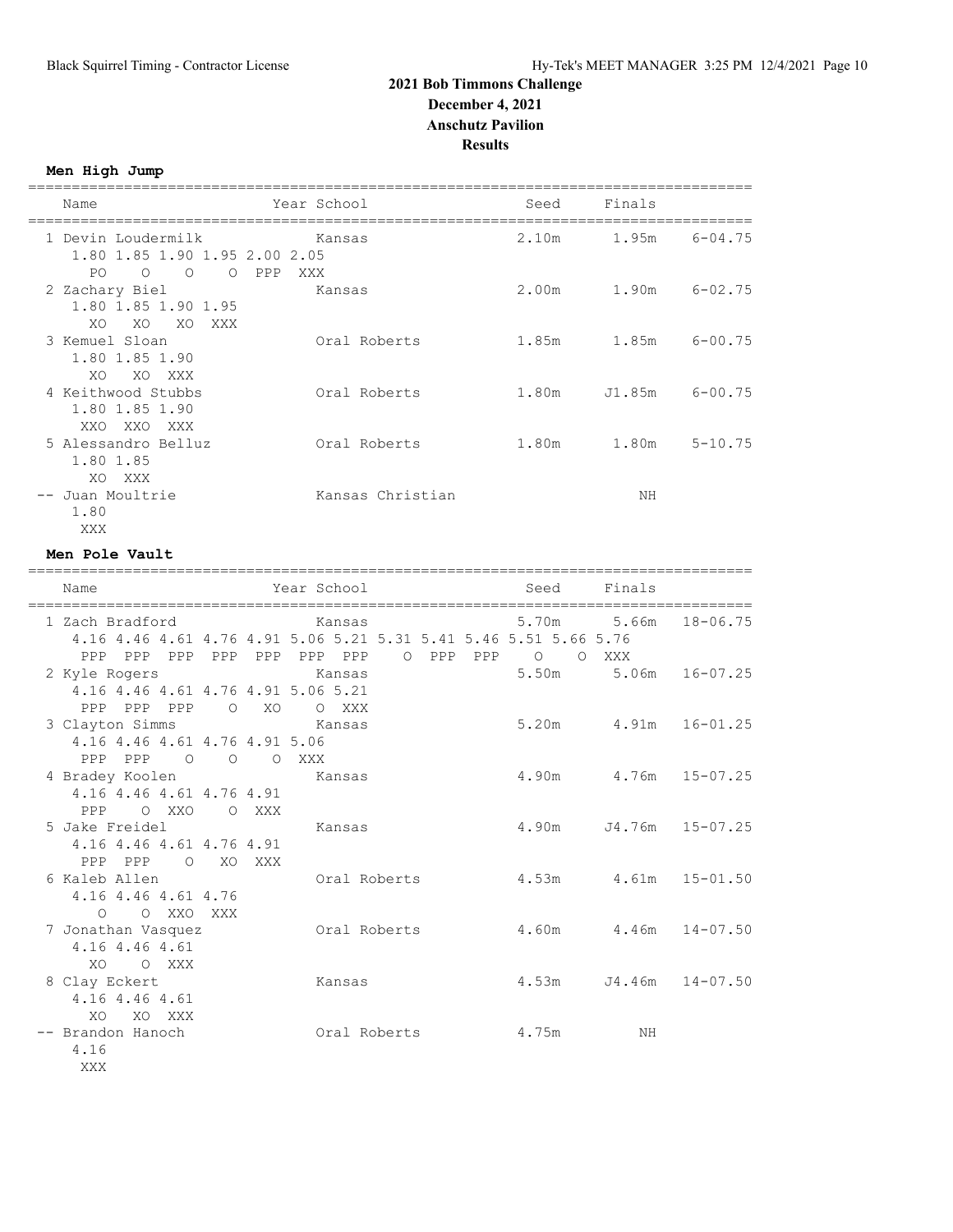# **Men Long Jump**

| Name                                                      | Year School                                                      | Seed   | Finals      |              |
|-----------------------------------------------------------|------------------------------------------------------------------|--------|-------------|--------------|
| 1 Jaden Patterson<br>7.03m 7.14m 7.21m 7.04m 6.77m PASS   | Kansas                                                           |        | 7.25m 7.21m | $23 - 08.00$ |
| 2 Kizan David<br>6.84m 7.08m 6.94m 7.01m PASS 6.82m       | Lincoln (Mo.)                                                    |        | 7.68m 7.08m | $23 - 02.75$ |
| 3 Tasrico Bell<br>6.52m 7.07m 6.76m 6.61m 6.74m 6.92m     | Lincoln (Mo.)                                                    | 7.35m  | 7.07m       | $23 - 02.50$ |
| 4 Jelani Pierre<br>FOUL 6.27m 6.78m FOUL 6.69m 6.88m      | Kansas                                                           | 7.51m  | 6.88m       | $22 - 07.00$ |
| 5 Tyler Pride<br>6.81m 6.81m 6.82m PASS PASS PASS         | Kansas                                                           | 7.41m  | 6.82m       | $22 - 04.50$ |
| 6 Antwone Rayford<br>6.20m FOUL FOUL 5.59m 6.03m 6.09m    | Unattached                                                       | 6.60m  | 6.20m       | $20 - 04.25$ |
| 7 Joshua Tabla<br>5.89m 6.11m 6.06m 6.08m 6.02m 5.95m     | Oral Roberts                                                     | 6.57m  | 6.11m       | $20 - 00.50$ |
| 8 Alessandro Belluz<br>5.39m 5.72m 5.89m 5.60m 5.38m FOUL | Oral Roberts                                                     |        | 6.40m 5.89m | $19 - 04.00$ |
| 9 Alexander Okwonna<br>5.73m 5.78m FOUL 4.97m 5.12m 5.59m | Oral Roberts                                                     |        | 6.00m 5.78m | $18 - 11.75$ |
| 10 Austin Pitzer<br>FOUL FOUL 4.34m 4.61m 4.35m 4.35m     | Haskell Indian                                                   |        | 4.61m       | $15 - 01.50$ |
| Men Triple Jump                                           |                                                                  |        |             |              |
| Name                                                      | Year School                                                      | Seed   | Finals      |              |
| 1 Kizan David                                             | Lincoln (Mo.)<br>14.29m  14.96m  13.10m  14.51m  PASS  14.75m    | 15.66m | 14.96m      | $49 - 01.00$ |
| 2 Kemuel Sloan                                            | Oral Roberts<br>13.39m 13.76m FOUL 13.83m 13.99m 13.60m          | 14.39m | 13.99m      | $45 - 10.75$ |
| 3 Joshua Tabla                                            | Oral Roberts<br>13.04m 13.43m 13.70m 13.49m 13.70m 13.34m        | 14.73m | 13.70m      | $44 - 11.50$ |
| 4 Jaylon Pickens                                          | Kansas Christian<br>11.96m  12.15m  11.63m  11.93m  11.83m  FOUL |        | 12.15m      | $39 - 10.50$ |
| Men Shot Put                                              |                                                                  |        |             |              |
| Name                                                      | Year School                                                      | Seed   | Finals      |              |

| name                                                                | rear scnooi    | seea                         | Finais |                     |
|---------------------------------------------------------------------|----------------|------------------------------|--------|---------------------|
| 1 Patrick Larrison Kansas<br>FOUL 17.25m FOUL 17.24m FOUL FOUL      |                | 17.86m 17.25m 56-07.25       |        |                     |
| 2 George Evans<br>16.60m 16.82m FOUL FOUL FOUL FOUL                 | Kansas         |                              |        |                     |
| 12.12m FOUL 13.06m FOUL FOUL FOUL                                   |                | 12.00m  13.06m  42-10.25     |        |                     |
| 4 Weston Perini Kansas<br>12.50m 12.21m 11.88m 12.35m 12.54m 12.77m |                | $13.30m$ $12.77m$ $41-10.75$ |        |                     |
| 5 Grant Downes<br>FOUL 12.06m 11.83m 12.56m 12.11m 11.23m           | Kansas         |                              |        | $12.56m$ $41-02.50$ |
| 6 Tyler Moore<br>9.18m 9.02m 9.18m 10.08m 9.86m FOUL                | Haskell Indian |                              |        | 10.08m 33-01.00     |
| 7 Joshua Schloss Christian<br>9.25m 9.34m 9.07m FOUL FOUL 8.45m     |                |                              |        | $9.34m$ $30-07.75$  |